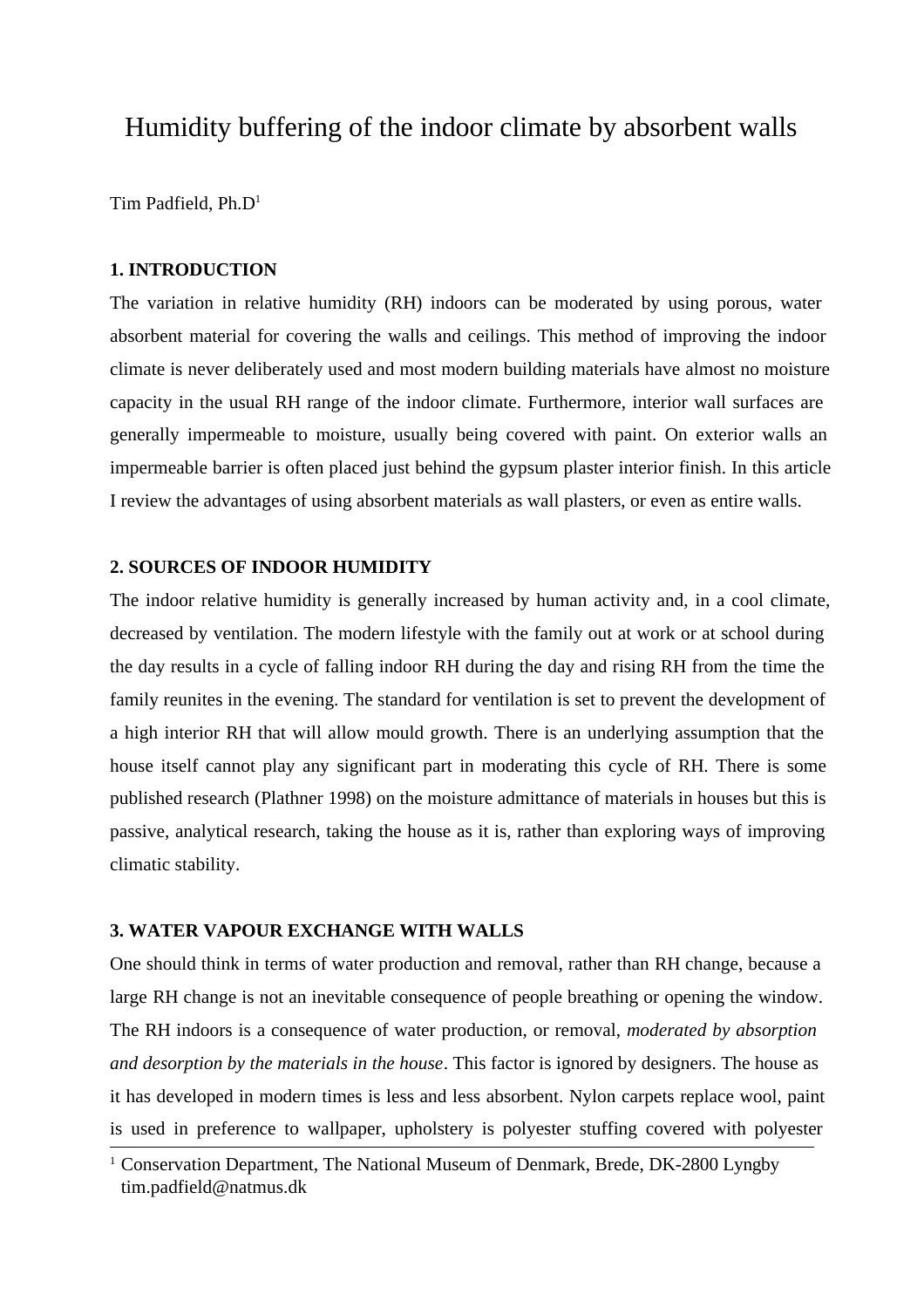cloth, woodwork is varnished. Kitchen surfaces are stainless steel and melamine. The only trends that introduce absorbent elements to the modern house are cotton T shirts and junk mail.

It is therefore no surprise that I have found none among the top ranking models for calculating moisture movement in buildings which include the indoor climate as an active player in the calculation. The indoor climate is taken as a boundary condition which influences water movement through a wall but is not itself influenced by the wall. Rather more serious is the complete lack of physical testing facilities. There are many chambers filled with building materials under test at a controlled RH but no chambers that can inject or remove a known quantity of water and then measure the RH in the chamber that results from the interaction of the test material with the water vapour.

This article describes the principle of operation of a test chamber for evaluating the performance of absorbent materials and refers to a simple model for predicting the consequences of the absorption process on the indoor climate. The technical details and exact calculations are described by Padfield (1998).

#### **4. THE EXPERIMENTAL CHAMBER**

The experimental chamber is shown in figure 1. The chamber is airtight. All the liquid water in the system is contained in a weighed tank within the chamber. Water can be evaporated from the tank or condensed into the tank. This process is performed by a thermoelectric heat pump which heats or cools the tank according to the direction and magnitude of the current through it. The waste heat, or cold, from the other surface of the heat pump is removed by a water cooled heat exchanger whose temperature is controlled to be always just above the dew point of the air in the chamber. The chamber as a whole operates at a constant temperature.

At the beginning of an experiment the test material is put into the chamber in the form of a tilted thin slab, or a slab built up from tiles, resting against an impermeable back plate. The tank is half filled with water and the chamber is sealed. The weight of the tank is maintained constant by adjusting the cooling to just prevent evaporation. When the system has reached equilibrium, which can take a week or two, a cyclic flux is imposed by cooling the tank to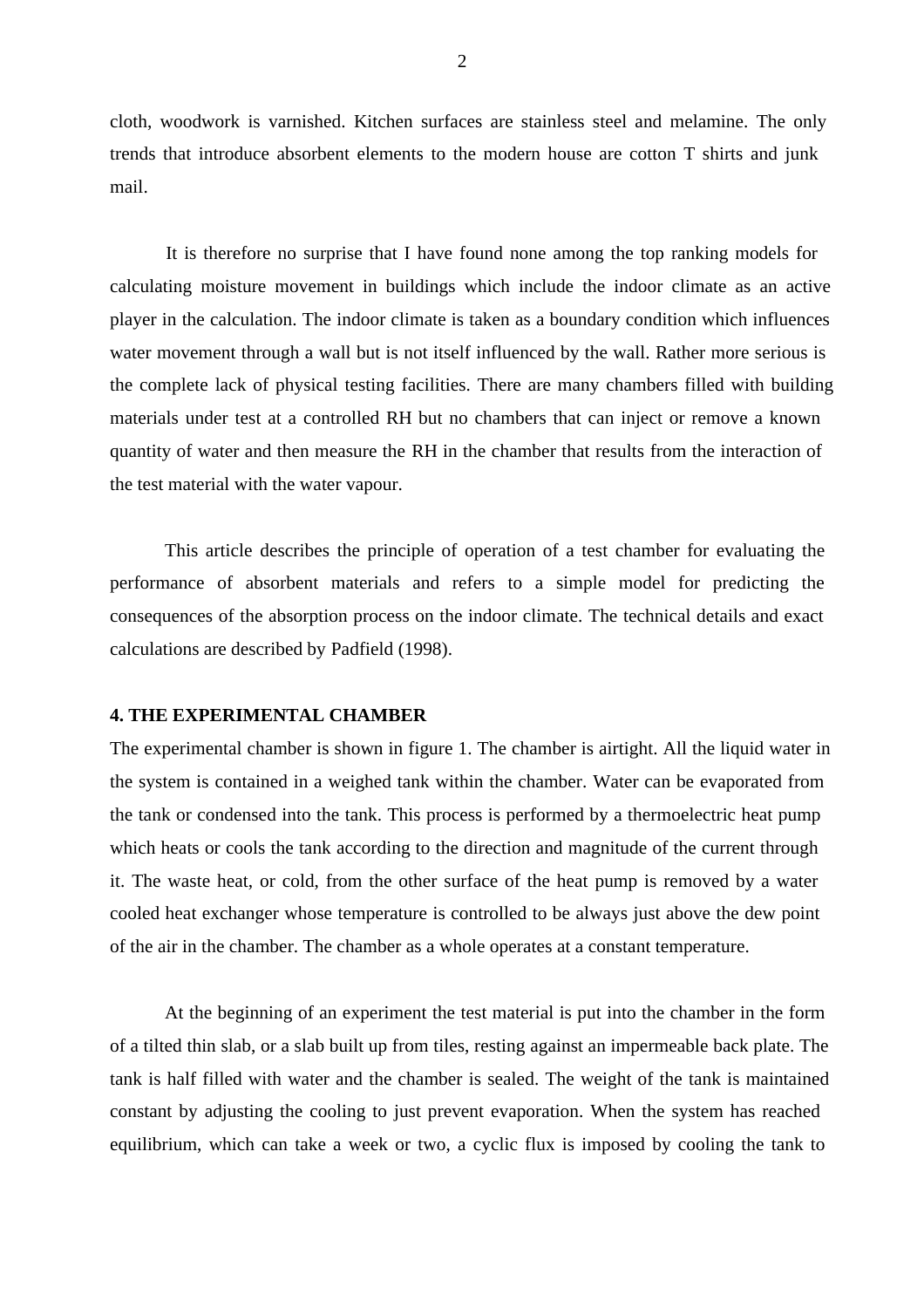

Figure 1 A schematic diagram of the climate chamber. A is a stainless steel box without a base, about 1 m high. It can be raised within the frame B but normally seals against the base plate C. The test material D rests tilted against a metal backrest. Water vapour is released or absorbed by the weighed water tank E.

condense water and then heating to re-evaporate it, typically with a 24 hour cycle. By the third cycle the system has usually reached a constantly repeating pattern. The flux is designed to be of the same order of magnitude as that of a house in a cool climate with about half an air change per hour. The downward half cycle imitates ventilation, the upward half cycle represents water production from breathing, cooking and bathing. This flux imposed on the empty chamber would give a RH cycle of about 10% to 90% RH. The test material reduces this RH amplitude by absorbing or emitting water vapour in a manner closely analagous to a heat store. The exposed area of test material is 0.6 square metres per cubic metre of chamber volume, which is a typical ratio for wall and ceiling area to volume of a house.

A sensor measures the chamber RH at 100 mm from the test surface. A second RH sensor is mounted in a shallow recess in the back of the test specimen. Whenever possible, sensors are also mounted within the test specimen to give an approximate indication of the active depth of the specimen for a given cycle time.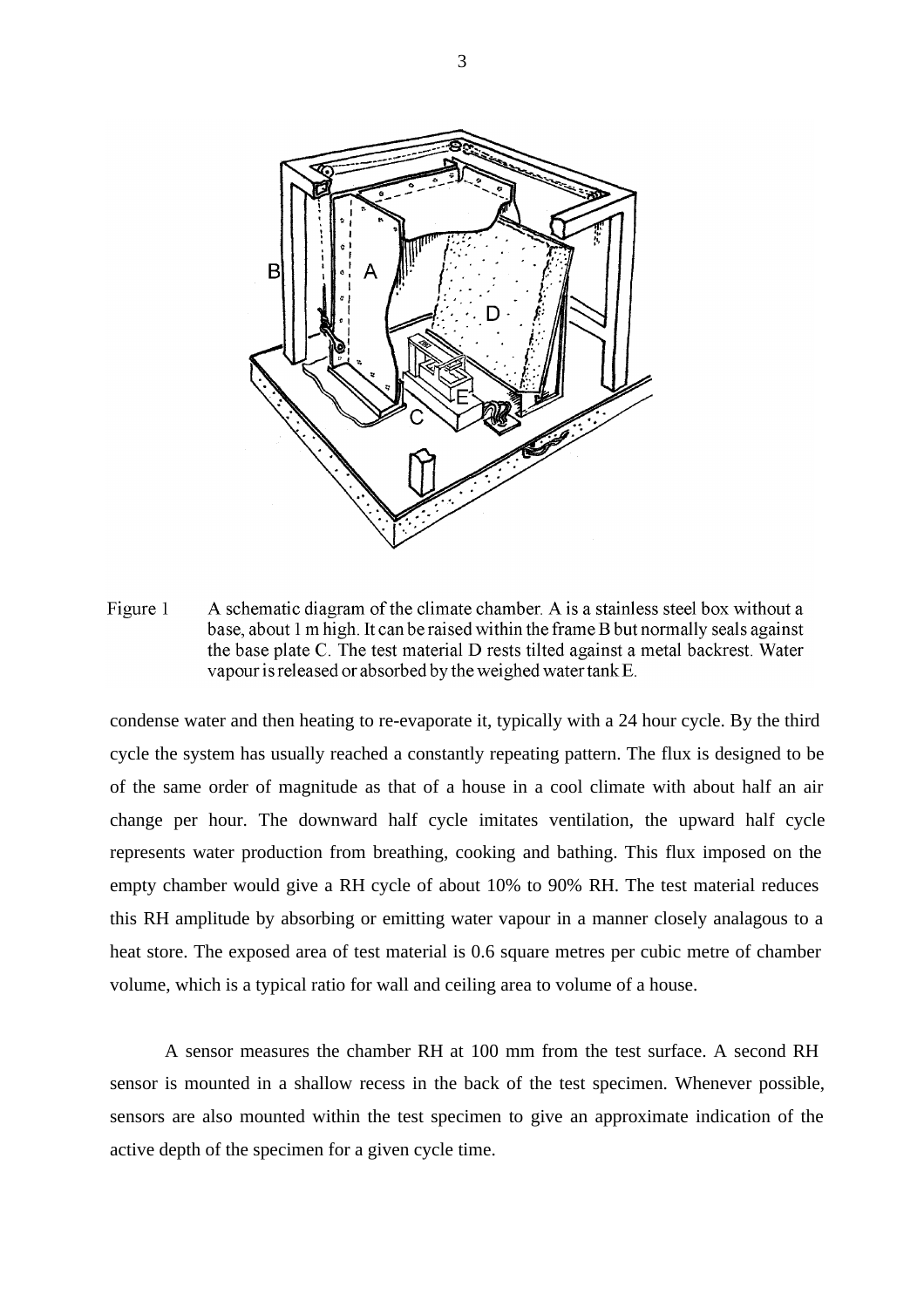#### **5. THE THEORETICAL MODEL**

The damping of the RH cycle depends on three factors: the surface resistance to water vapour movement, the water capacity of the material and the speed of water vapour diffusion through it. These last two quantities are sometimes combined into the moisture diffusivity, by analogy with heat flow, but here they are kept separate.

The *surface resistance* is taken as a constant depending only on the air speed at the surface (Wadsö 1993).

The *water capacity* of the material is simplified to a constant: the slope of the tangent to the sorption curve at 55%RH. If the steeply increasing slope of the sorption curve at high RH needs to be taken into account then the material is not working as a buffer! In any case, the steepening of the sorption curve at both low and high RH will always give a better than calculated buffering at high fluxes which push the RH to extreme values.

The *porosity* of the material controls the depth of material that is active for a given cycle time. The water vapour diffusion coefficient is normally measured after the water absorbed in the material has reached a steady state. The diffusion constant measured in this way is basically the ease with which water molecules can navigate through the pore spaces. In the continually changing conditions of a daily flux cycle the situation is more complicated, because water can absorb into and disengage itself from the material at different rates according to different mechanisms. This has been conclusively demonstrated for wood (Wadsö 1993) and seems to apply also to some inorganic absorbers such as clay.

## **6. THE MATERIALS**

The materials that best buffer the indoor climate are never used! The best material is wood cut across the grain, that is horizontally across the tree trunk, exposing the extremely open pore structure. The next best performer among those tested is a montmorillonite clay plaster, with a perlite filler. The best of the orthodox building materials is cellular concrete. The other standard building materials have negligible buffer capacity at moderate RH. Figure 2 summarises the characteristics of several building materials. Note that the water capacity is expressed by volume rather than by weight, because the factor limiting the use of these moisture buffers is the area exposed to the room interior. The water capacity by volume and the diffusion coefficient are combined to give a figure of merit for the various materials.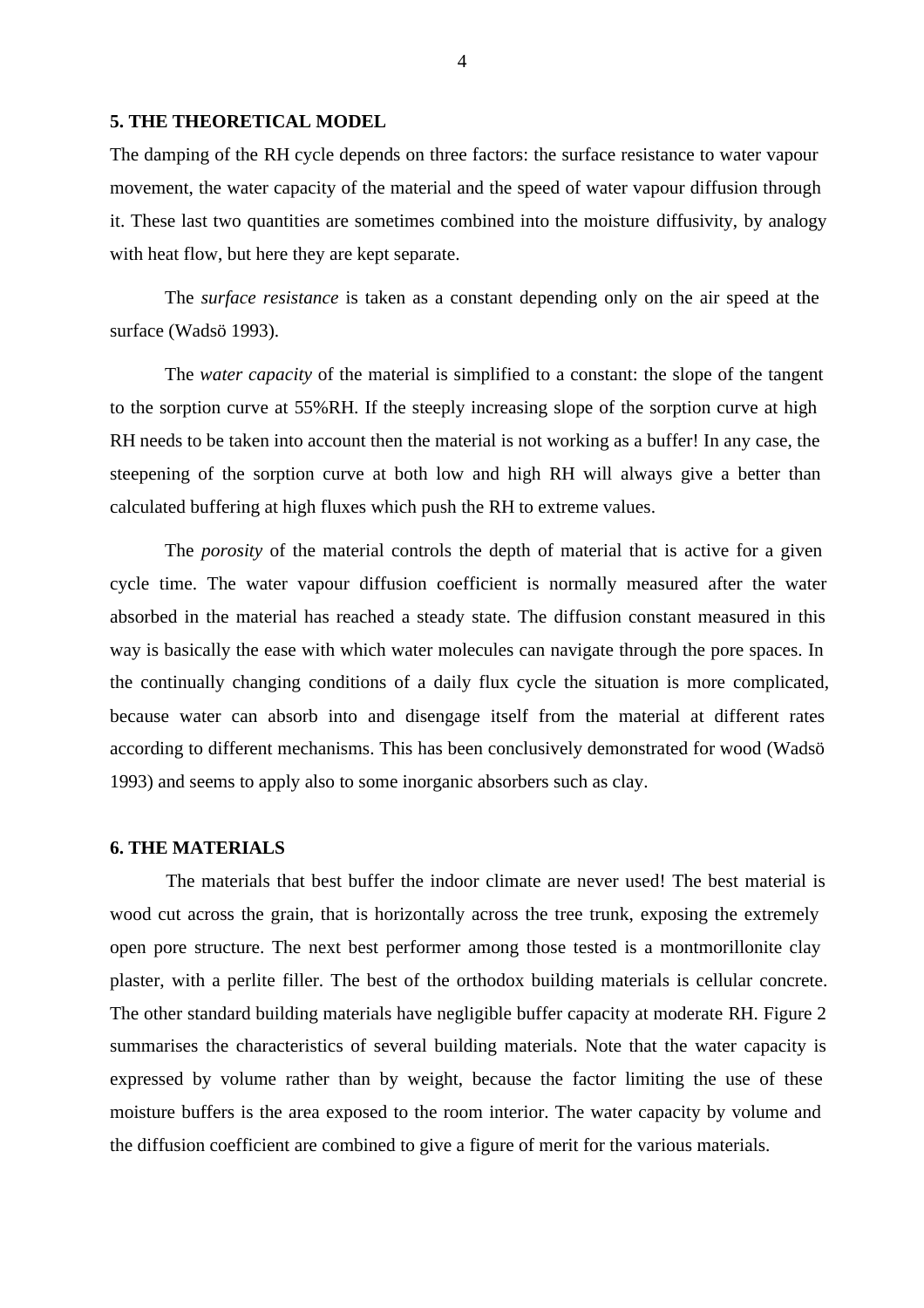| Water<br>capacity                                                                            | Water vapour<br>diffusion coefficient                                                                                  | <b>Active depth</b><br>Day / Year                | Available<br>water                                                        |
|----------------------------------------------------------------------------------------------|------------------------------------------------------------------------------------------------------------------------|--------------------------------------------------|---------------------------------------------------------------------------|
| $kg/m^3/rh$                                                                                  | $kg/(\text{Pa.m.s}) \times 10^{12}$                                                                                    | mm<br>$\mathfrak{m}$                             | $g/m^2$ /day                                                              |
| clay/perlite                                                                                 |                                                                                                                        | wool                                             |                                                                           |
| $-50-$                                                                                       | $200 -$                                                                                                                | 50                                               | 200                                                                       |
| $\equiv$ wood                                                                                |                                                                                                                        | lime mortar                                      | wood::                                                                    |
|                                                                                              | - wool                                                                                                                 | plaster                                          |                                                                           |
|                                                                                              |                                                                                                                        | $\equiv$ brick $\equiv$                          | $\equiv$ clay                                                             |
|                                                                                              | _wood∷                                                                                                                 | gypsum board                                     | wool                                                                      |
| $\equiv$ cellular<br>- concrete<br>gypsum board<br>wool<br>brick <sup>-</sup><br>lime mortar | gypsum board<br>'cellular concrete<br>clay/perlite<br>lime mortar<br>gypsum plaster<br>gypsum plaster<br>brick<br>wood | $rel-corr$<br>$\overline{wood::_{clay}}$<br>wood | - cel-con<br>gypsum board.<br>plaster<br>wood    <br>brick<br>lime mortar |

Figure 2 The ability of various building materials to buffer the RH variation in a house is built up diagrammatically above. The "order of merit" in the column on the right is derived from the volumetric water capacity **c** combined with the water vapour diffusion coefficient **k**. First the active depth **d** is calculated for a given sinusoidal cycle time **t**:  $d = \sqrt{k t/c \pi}$ . The active depth multiplied by the water capacity gives the water available for buffering, shown in the column on the right and expressed in grams of water per square metre per day that will pass through the surface if the RH is forced from zero to 100% (using the water capacity at 55% RH).

> **wood::** is wood cut across the cell direction **wood ||** is normal plank wood **cel-con** is cellular concrete

| <b>Material</b>         | water<br>capacity<br>$\mathbf{kg}.\mathbf{m}^{-3}.\mathbf{\tilde{P}}\mathbf{a}^{-1}$ | Water vapour<br>diffusion coefficient<br>kg.Pa <sup>-1</sup> .m <sup>-1</sup> .s <sup>-1</sup> x $10^{12}$ | 24 <sub>hr</sub><br>penetration<br>mm | 360 day<br>penetration<br>m | 24 hr.<br>penetration<br>x water cap.<br>x 100 |
|-------------------------|--------------------------------------------------------------------------------------|------------------------------------------------------------------------------------------------------------|---------------------------------------|-----------------------------|------------------------------------------------|
|                         |                                                                                      |                                                                                                            |                                       |                             |                                                |
| wool insulation         | 0.00110                                                                              | 140                                                                                                        | 59.1                                  | 1.12                        | 6.5                                            |
| wood, radial/tangential | 0.01445                                                                              | $\overline{2}$                                                                                             | 2.0                                   | 0.04                        | 2.8                                            |
| wood, longitudinal      | 0.01445                                                                              | 88                                                                                                         | 12.9                                  | 0.25                        | 18.7                                           |
| Light clay              | 0.02092                                                                              | 22                                                                                                         | 5.4                                   | 0.10                        | 11.3                                           |
| Cellular concrete       | 0.00418                                                                              | 30                                                                                                         | 14.0                                  | 0.27                        | 5.9                                            |
| Gypsum board            | 0.00126                                                                              | 25                                                                                                         | 23.4                                  | 0.44                        | 2.9                                            |
| Cast gypsum             | 0.00076                                                                              | 32                                                                                                         | 34.0                                  | 0.65                        | 2.6                                            |
| Lime plaster            | 0.00027                                                                              | 16                                                                                                         | 40.7                                  | 0.77                        | 1.1                                            |
| Brick, Falkenlowe       | 0.00038                                                                              | 13                                                                                                         | 30.7                                  | 0.58                        | 1.2                                            |

Table 1 The material properties used in figure 2.

Notes: The water capacity is here quoted per Pascal of water vapour pressure at 23°C, to conform with the SI units. The water capacity is, however, rather insensitive to temperature and is therefore quoted per unit of RH (0 - 100%) in figure 2.

The water vapour diffusion coefficients were measured with a RH gradient of 50% to 76%. The water capacity is the tangent to the sorption curve at 55% RH and 23°C.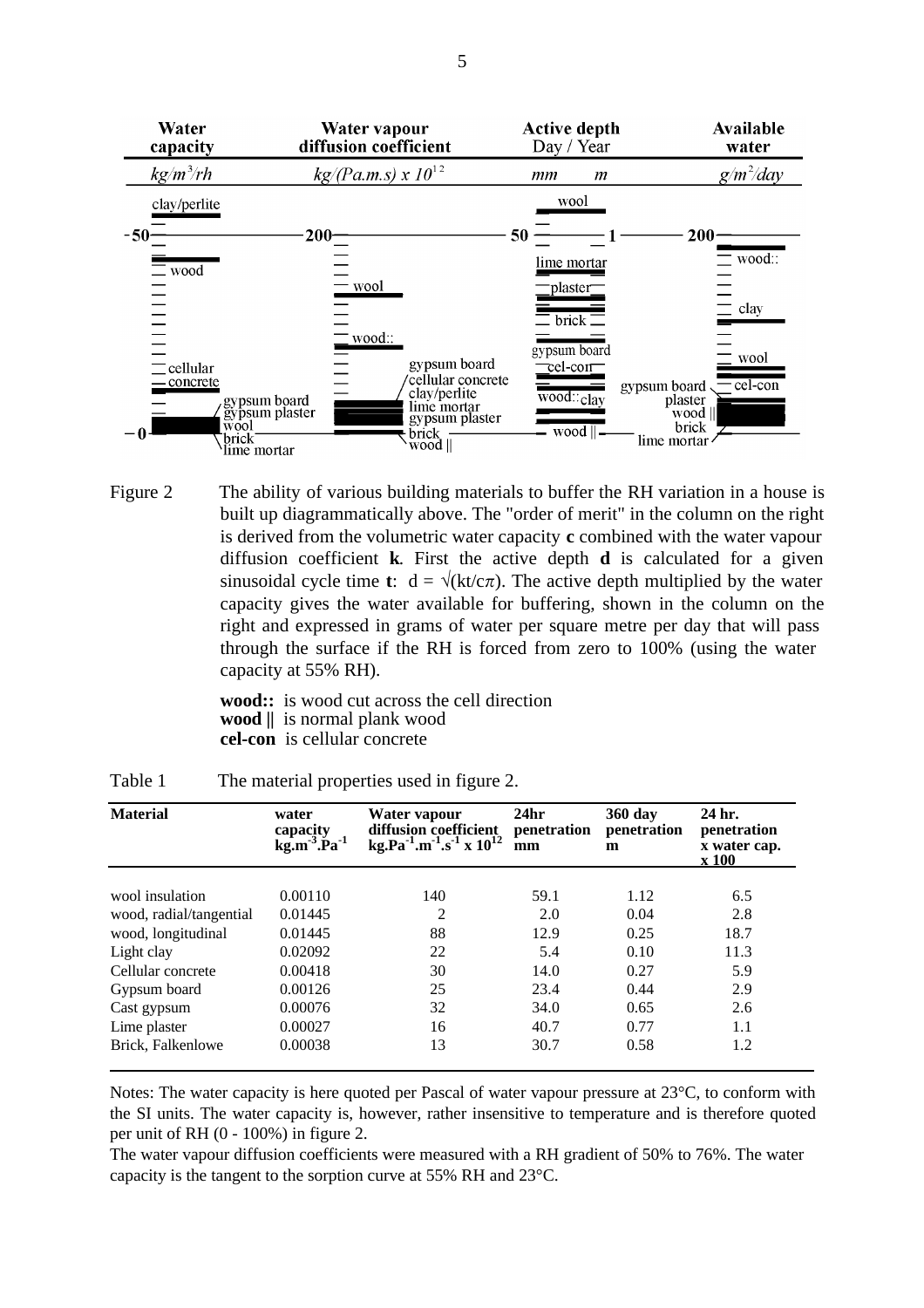Figure 3 (left) shows the daily cycle with clay plaster as humidity buffer. The expected RH cycle for the empty chamber is shown for comparison. The RH cycle amplitude is very much less than that of the empty chamber subject to the same flux. At this cycle time only the surface layer of the plaster is reacting and the performance is limited by the surface resistance. This is shown by the almost equally good stabilisation of a four day cycle with four times the flux amplitude (figure 3, right). The RH record from within the specimen shows that at this cycle time the 40 mm thick tiles are reacting right through and are therefore performing at their optimum.



Figure 3 RH buffering by a lightweight clay plaster, 880 kg/m<sup>3</sup>, 40 mm thick, 0.65 m<sup>2</sup> of exposed area per cubic metre of air. The wide cycle is the calculated RH in the empty chamber. The flatter curve is the measured RH with the plaster in the chamber. The RH is also measured at two depths within the plaster

The graph on the left shows the daily cycle, which only affects the surface of the plaster. The right hand graph shows a four day cycle, which engages the entire depth of the plaster. Notice that the flux amplitude, which is also four times that in the daily cycle, would cause condensation in the empty chamber.

This data from dynamic experiments with different cycle times can in principle be used to derive both the water capacity and the diffusion coefficient. When this is done with the clay plaster the best fit to the experimental data is with a water capacity roughly equal to the statically determined value but with a diffusion coefficient almost three times the value measured by the steady state method. The material is therefore a better buffer than expected at short cycle times.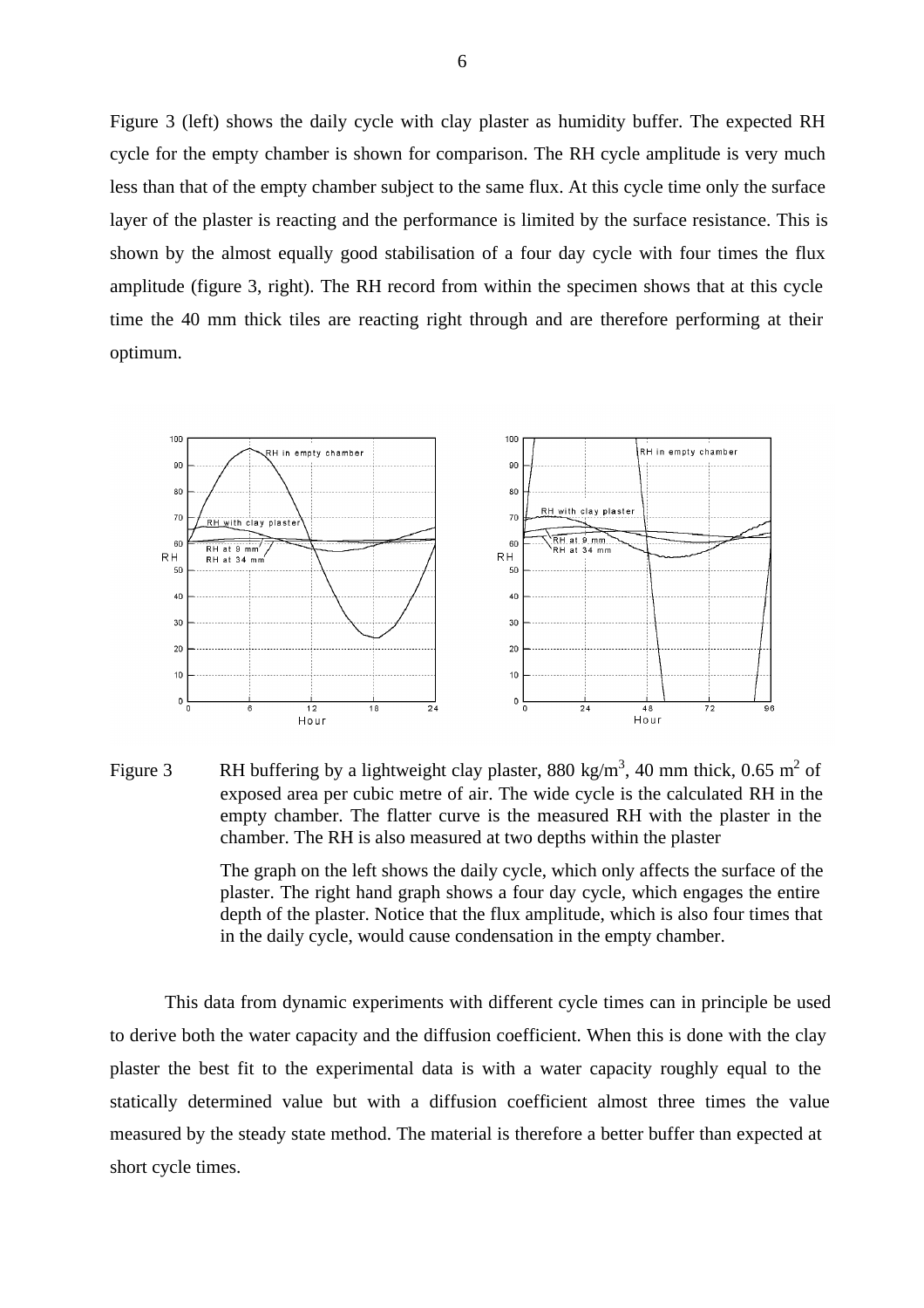The daily cycle of water vapour flux is moderated by at most 20 mm of plaster; more does not help, because the water vapour does not penetrate. The yearly cycle of water vapour is best buffered by about 400 mm of the same material but this is only effective if the air exchange rate is rather low: about 0.1 air changes per hour. This is attainable only in specialised buildings with little human activity, such as store rooms and archives.

## **7. DISCUSSION**

One can expect a real improvement in the indoor climate with the use of absorbent surfaces. They should be particularly useful in kitchens and bathrooms, where the moisture flux is extreme but only for short periods. Transient condensation on the coldest parts of the walls will be much rarer than on impermeable walls. There are anti-condensation paints available, but these act on a different principle, holding liquid water by capillary force in a thin fibrous surface layer.

Absorbent wall surfaces will become dirty more easily. There are a few porous surfaces that can be cleaned, such as silicate paint, but generally one must expect a penalty in the form of more frequent renewal of the surface finish. Suitable finishes are wallpaper, paints based on water soluble cellulosic or glue binders, limewash and even fresco, if it is not burnished too hard during the painting process.

Absorbent interior walls have no other disadvantages compared with conventional structures. Absorbent surfaces on the inside of outer walls can be considered as performing exactly like internal walls if there is an air barrier at about 20 mm behind the surface. The need for an air barrier requires a more profound discussion than there is space for here. Absorbent materials in a wall without a barrier slow down the movement of water vapour until a steady state is reached. This means that such a wall is more resistant than a conventional wall to condensation due to transient cold weather, or brief periods of excessive vapour generation indoors. But there is no advantage over conventional walls when the condensation risk is caused by a long cold winter. The correct design principles for a porous outer wall are therefore still controversial. The performance of porous absorbent walls subject to a temperature gradient is also not reliably predictable at the moment, because there is some doubt about the nature of the potential driving water movement.